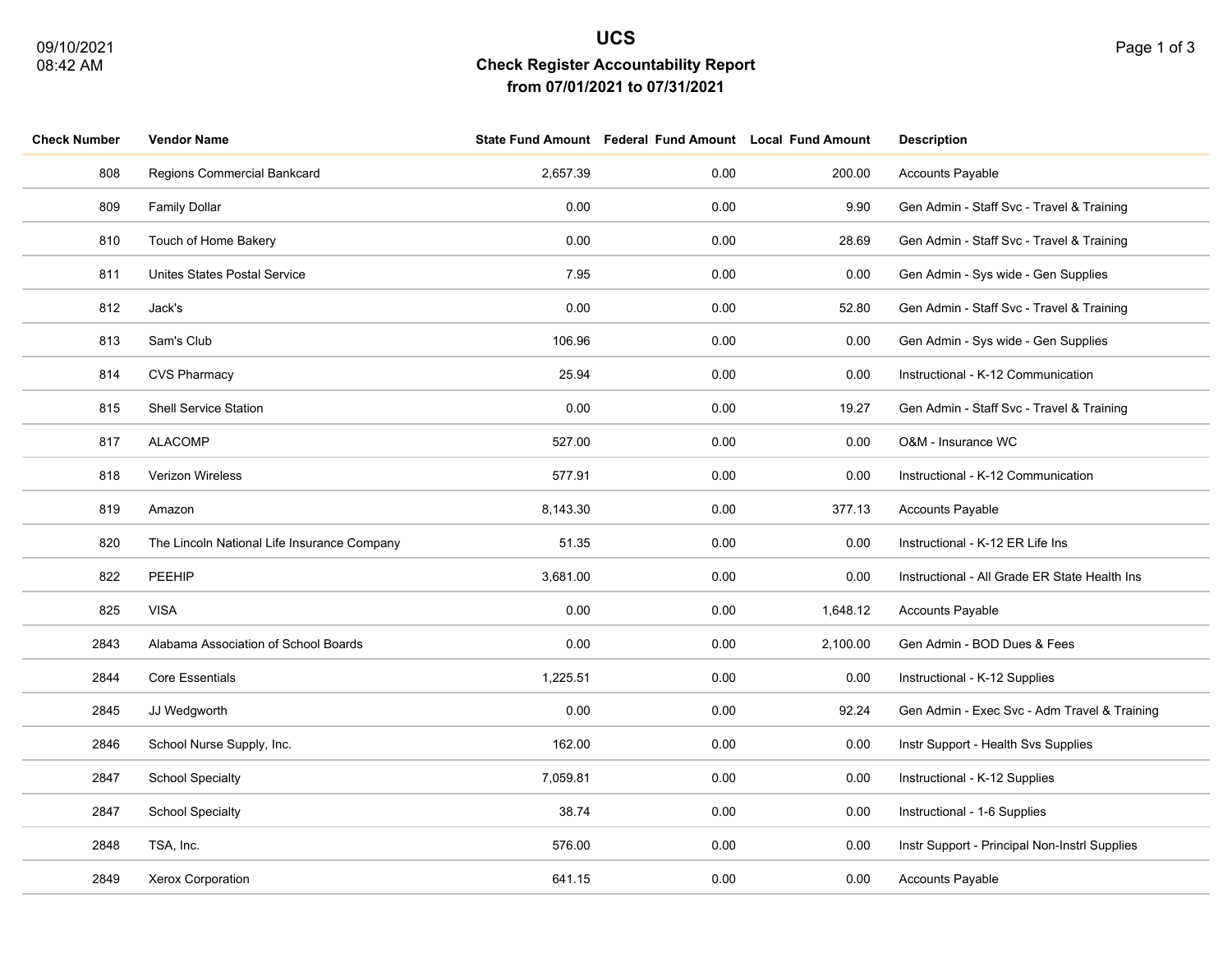## **UCS Check Register Accountability Report from 07/01/2021 to 07/31/2021**

| Page 2 of 3 |  |  |  |
|-------------|--|--|--|
|-------------|--|--|--|

| <b>Check Number</b> | <b>Vendor Name</b>            |          | State Fund Amount Federal Fund Amount Local Fund Amount |          | <b>Description</b>                              |
|---------------------|-------------------------------|----------|---------------------------------------------------------|----------|-------------------------------------------------|
| 2850                | Alabama Board of Nursing      | 100.00   | 0.00                                                    | 0.00     | Instr Support - Nurse Travel & Training         |
| 2852                | First Presbyterian Church     | 1,322.02 | 0.00                                                    | 0.00     | DO NOT USE Bldg Svc - Rental-Land and Building  |
| 2853                | <b>Ginger Lusty</b>           | 0.00     | 0.00                                                    | 8,916.67 | Gen Admin - Fiscal Svc - Acctg Prof Svc         |
| 2855                | Nutri-Link Technologies, Inc. | 500.00   | 0.00                                                    | 0.00     | Instructional - K-12 Software                   |
| 2856                | Ryan Law LLC                  | 0.00     | 0.00                                                    | 1,175.00 | Gen Admin - Other BoE Services - Legal Fees     |
| 2857                | Thames Batre                  | 7,259.20 | 0.00                                                    | 0.00     | O&M - Insurance                                 |
| 2857                | Thames Batre                  | 772.00   | 0.00                                                    | 0.00     | O&M - Insurance                                 |
| 2857                | Thames Batre                  | 3,239.50 | 0.00                                                    | 0.00     | O&M - Insurance                                 |
| 2858                | Unites States Postal Service  | 76.00    | 0.00                                                    | 0.00     | Gen Admin - Sys wide - Gen Supplies             |
| 2859                | US Bank Equipment Finance     | 405.09   | 0.00                                                    | 0.00     | Gen Admin - Sys wide - Copier/Print Lease       |
| 2860                | Valtenae Jenkins              | 0.00     | 0.00                                                    | 200.00   | Dues & Fees                                     |
| 2861                | Xerox Corporation             | 5.88     | 0.00                                                    | 0.00     | Gen Admin - Sys wide - Printing                 |
| 2863                | Law, Anna Nicole              | 64.66    | 0.00                                                    | 0.00     | Instructional - Athletics Other Sports Supplies |
| 2864                | Matt Johnson                  | 2,333.33 | 416.67                                                  | 0.00     | Accounts Payable                                |
| 2865                | Ascend Math                   | 2,760.00 | 0.00                                                    | 0.00     | Instructional - 7-12 Supplies                   |
| 2866                | Hudl                          | 900.00   | 0.00                                                    | 0.00     | Instructional - Athletics Football Supplies     |
| 2867                | Lakeshore                     | 458.71   | 0.00                                                    | 0.00     | Other Exp - PreK Class2                         |
| 2868                | Latosha Caves                 | 491.17   | 0.00                                                    | 0.00     | Instructional - 7-12 Travel & Training          |
| 2869                | Matt Johnson                  | 373.41   | 0.00                                                    | 0.00     | Instrl Support - Curriculum Dev Travel/Train    |
| 2870                | Pocket Nurse                  | 5,637.56 | 0.00                                                    | 0.00     | Instructional - 7-12 Supplies                   |
| 2871                | Sumter County Record Journal  | 196.50   | 0.00                                                    | 0.00     | Instructional - K-12 Communication              |
| 2872                | Thames Batre                  | 3,286.00 | 0.00                                                    | 0.00     | O&M - Insurance                                 |
|                     |                               |          |                                                         |          |                                                 |